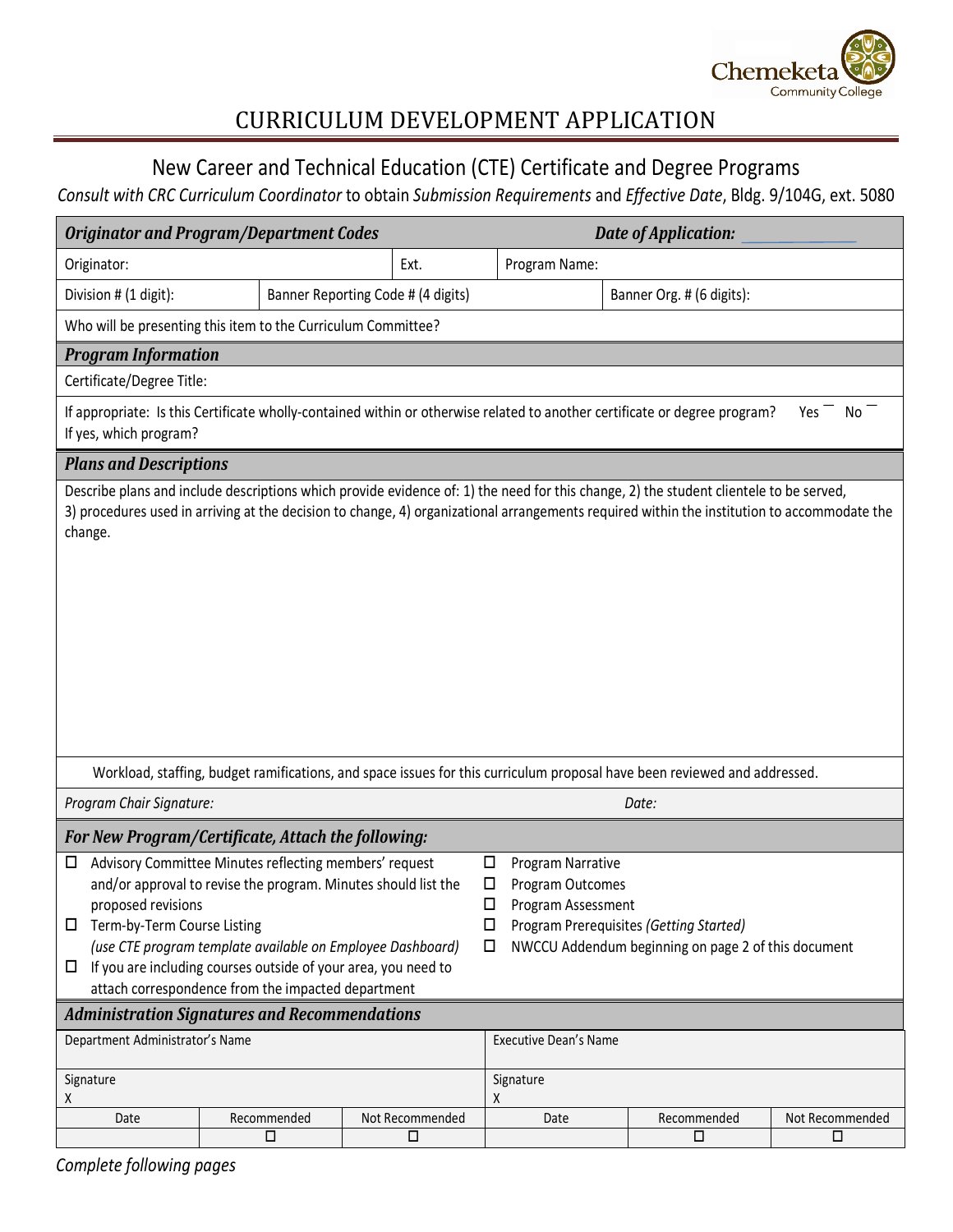### **Information for Northwest Commission on Colleges and Universities (NWCCU) (Important: Consult with Curriculum Coordinator)**

Please provide the information requested below in order to submit to NWCCU once approval from HECC is granted. Keep your response to no more than two paragraphs. Fees are assessed by NWCCU and can be found at http://bit.ly/29wZgki.

**Mission and core themes:** Write a clear statement of the nature and purpose of the change in the context of institutional mission and core themes.

Cite evidence here.

Formal Approval Process: Describe the process for obtaining formal approval by the governing board and the appropriate governmental agency (if applicable) to offer the proposed existing and/or new program(s) at the proposed site(s). Attach evidence of approval using memos, letters, or official notification documents.

Cite evidence here.

Educational Offering(s): Provide a description of the educational offering(s). Include a list of required program courses in the program sequence.

The degree consists of credit hours over six terms. The sequence of courses will be:

**Method of Instructional Delivery:** Provide a description regarding the method of instructional delivery (i.e. percent of face-to-face, hybrid, distance education, and/or competency-based delivery).

Cite evidence here.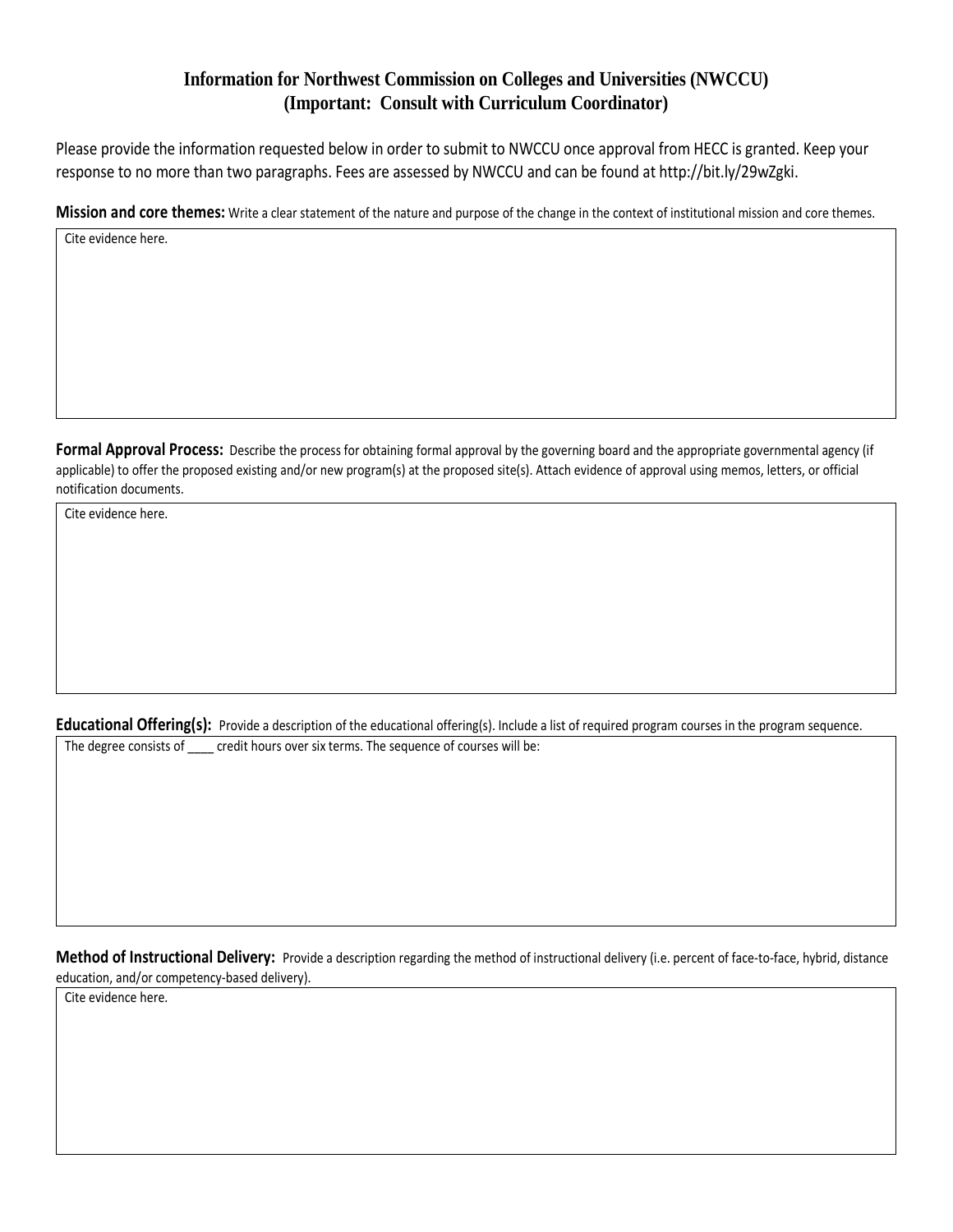#### **Expected Student Learning Outcomes:** Provide a list and description of expected student learning outcomes.

Cite evidence here.

#### **Plan for Assessing Student Learning Outcomes:** Provide a description of the plan for assessing student learning outcomes.

Cite evidence here.

**Review and Approval Process:** Describe the process for review and approval by the appropriate academic policy body of the institution. Provide the date of the approval. If applicable, attach a copy of letters or documents with evidence of the approval.

Cite evidence here.

**Student Support Services:** Consult with Student Support Services, and then describe the capacity of Student Support Services to accommodate the change. Include a description of admissions, financial aid, advising, library tutoring, and other support resources specific to this request.

Cite evidence here.

**Implications of the Change to Student Body:** Describe the implications of the change for services to the rest of the student body.